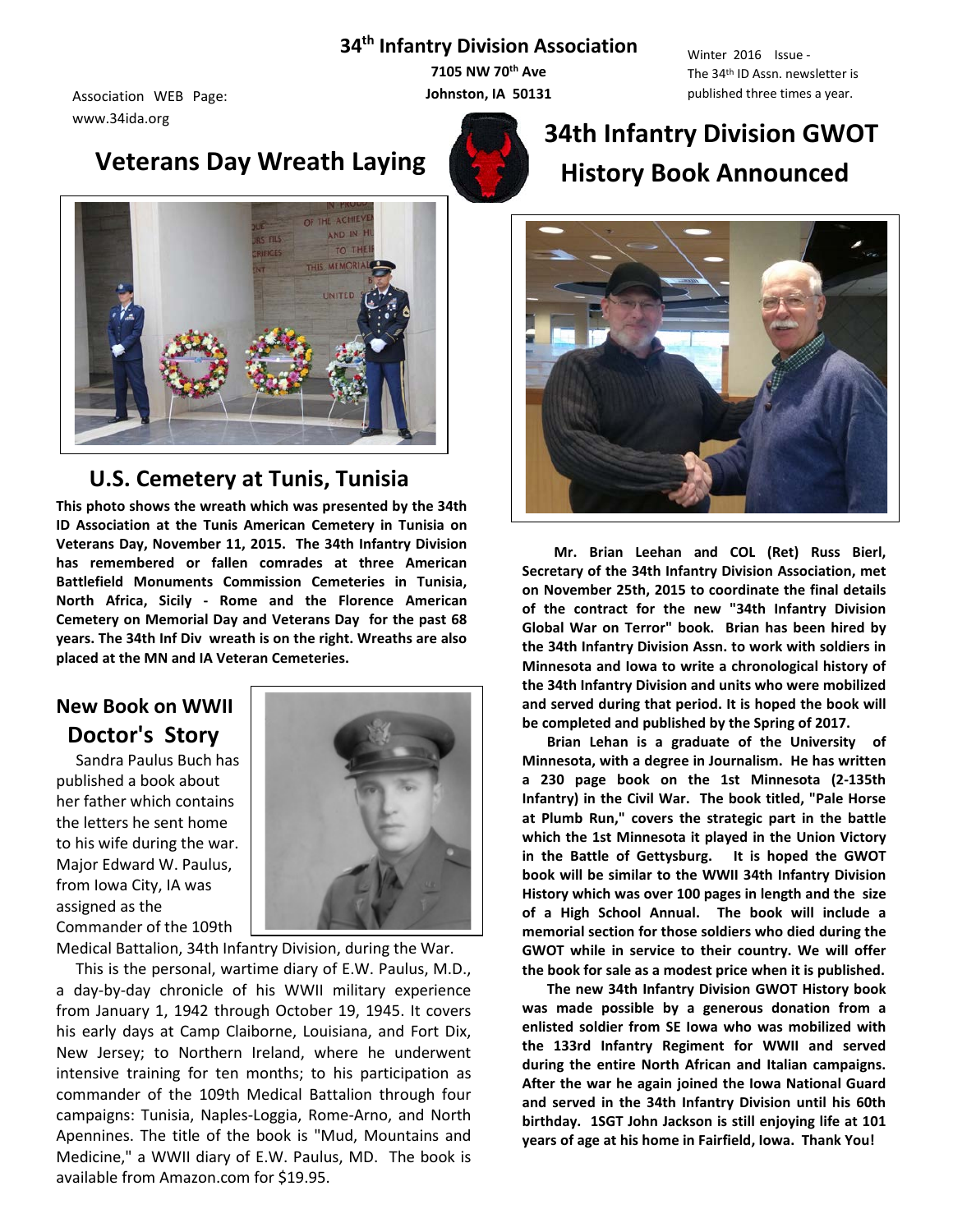#### Hello RED BULL TEAM!

 continue to ensure our purpose, our history, and the future of the Happy New Year! I hope this letter finds you all well and having had a good holiday season. The Association has made some significant progress since the last letter which, I will further explain in this message. We must organization is maintained.

We have settled on 14-15 October for next year's reunion at the Stoney Creek Inn, in Des Moines, Iowa. Although October is a busy month we would love to see you there. For those who will attend next year's reunion, I would like to challenge you to invite someone who is a current or former member of the 34th Division to join us. So mark your calendars to join us.

 and get a Chapter established. This is great news and outstanding progress. We are fostering the renewed establishment of more local Chapters. We congratulate the Mankato Minnesota and the Commanders Own Chapters in MN for their continued success. In areas such as Council Bluffs the Chapter is beginning to add new members and establish meetings. The current and past 133rd Infantry in Waterloo is reenergizing the Chapter as well, thanks to CW5 Marv Peters. Dubuque is begin the work of putting together a team

The Association made a historic vote and put into action the writing of Global War on Terrorism,( GWOT) (2001-2015) history book on the units of the  $34<sup>th</sup>$  ID. The book should be completed by next fall/spring. It will be written by Mr. Brian Leehan who authored the book Pale Horse at Plum Run: The First Minnesota at Gettysburg. This is extremely exciting news and I want to thank Russ Bierl and everyone involved for the work to get this started.

#### ATTACK!

LTC Tim Sulzner 34<sup>th</sup> Infantry Division Association President timothy.j.sulzner.mil@mail.mil



#### **34th Inf Div Final Roll Call**

**Names Winter 2016**  Bernard F. Brosky, 1-168 Inf, 34th ID Fred Iovanella, E 135<sup>th</sup> Inf, 34<sup>th</sup> ID Calvin Nading, F 133rd Inf, 34th ID Douglas M. Dickerson, 34<sup>th</sup> ID Joseph McFarland, 34<sup>th</sup> ID Tamotsu Akiyoshi, B 100<sup>th</sup> Inf, 34<sup>th</sup> ID Arthur Seinoshin Kurahara, D 100<sup>th</sup> Inf 34th Shinsuke Shimabukuro, HQ 100<sup>th</sup> Inf 34th Naoki Takamura, A 100<sup>th</sup> Inf, 34<sup>th</sup> ID Raymond Rudolph, 34th ID Arnold L. Crable, 34<sup>th</sup> ID Roger C. Haring, 34th ID John Kelly, 34th ID Daniel Kishter, 34<sup>th</sup> ID Rudy Monsaas, 34th ID Phillip Saladino, A 133rd, 34th ID George Zakel, HQ 133rd, 34th ID Leigh Davis, 1-168<sup>th</sup>, 34<sup>th</sup> ID

#### **Names Fall 2015 Newsletter**

Charles D. Nelson, 34th ID Bernard E. Nystrom, 185<sup>th</sup> FA, 34<sup>th</sup> ID Morris Rosenberg, HQ, 168<sup>th</sup> In, 34<sup>th</sup> ID Kaoru "K" Matsumura, C 100<sup>th</sup> In, 34<sup>th</sup> ID Hiroshi "Joe Stone" Matsunami, A 100<sup>th</sup> Inf Fred Toshimori Takahashi, HQ 100thInf, 34th Raymond Kunio Iwamoto, F/C 100<sup>th</sup>Inf, 34<sup>th</sup> Hideo Ueno, HQ 100<sup>th</sup> Inf, 34<sup>th</sup> ID Martin J. Tohara, D 100<sup>th</sup> Inf, 34<sup>th</sup> ID Donald S. Rogers, 34th ID Edwin L. Hlavka, B 135<sup>th</sup> Inf, 34<sup>th</sup> ID Richard L. Holmes, 34th ID Carl L. Montello, 133rd Inf, 34th ID Dr. Kermit Laidig, 34<sup>th</sup> ID Kakuichi Shimabukuro, C100<sup>th</sup>In 34<sup>th</sup> ID Masao Mas Takahashi C100thIn 34h ID Thomas Hiroshi Ibaraki, A100<sup>t</sup>Inf 34<sup>th</sup> ID Robert Tomiya Sato, A 100<sup>th</sup> Inf, 34<sup>th</sup> ID Stanley Seiji Ushijima, HO 100<sup>th</sup>In, 34<sup>th</sup> ID Fred Shunso Kurisu, B 100<sup>th</sup> Inf, 34<sup>th</sup> ID

*May they have no more hills to climb, nor cold, nor rain, nor mud, nor enemy fire, and may they now rest in Peace.*

| National Office-34 <sup>th</sup> Infantry Division Association |  |  |  |
|----------------------------------------------------------------|--|--|--|
| Jowa Gold Star Museum, Camp Dodge - Bldg 3692,                 |  |  |  |
| 7105 NW 70TH Ave, Johnston, IA 50131                           |  |  |  |
| Secretary: COL (Ret) Russ Bierl E-mail: bierlhome@msn.com      |  |  |  |
| http://www.34ida.org<br><b>Association Website</b>             |  |  |  |
| Archival & Original Website www.34infdiv.org                   |  |  |  |
| 69 <sup>th</sup> Reunion<br>14-15 October 2016, Johnston, IA   |  |  |  |
|                                                                |  |  |  |

**Treasurer: LTC (Ret) Mike Musel 515-252-4531**  Email: [michael.musel@iowa.gov](mailto:michael.musel@iowa.gov) Gold Star Museum **Senior Historian & Archivist:** Pat Skelly508-524-3948 E-mail: skelly@milhist.net **Facebook Webmasters:** Ashlee Sherril, Herman Poggensee **WEB Site Manager**: MSG Daniel Ewer sgtdaniel@aol.com

**Facebook 34th Inf Div Assn:** https://www.facebook.com/34InfDivAssoc

**Internet 34th Inf Div Assn:** http://www.34ida.org

Also, follow the 2-34th Red Bulls at[! http://www.dvidshub.net/units/2-34IBCT](http://www.dvidshub.net/units/2-34IBCT) http://www.twitter.com/IowaRedBulls <http://www.flickr.com/IowaRedBulls>

**1st BCT:** <http://www.facebook.com/MinnesotaRedBulls> **2nd BCT:** <http://www.facebook.com/IowaRedBulls>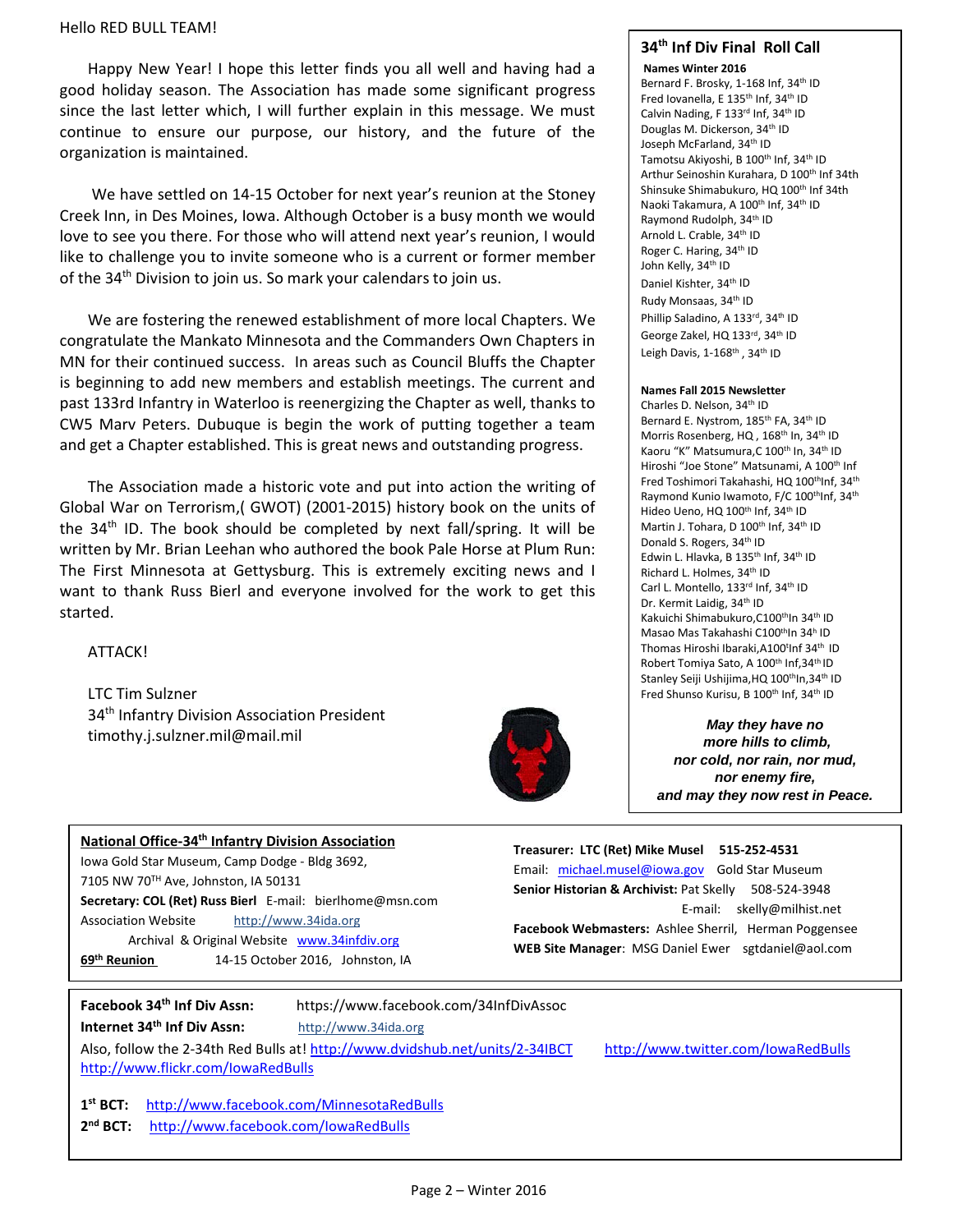| <b>Des Moines Chapter News</b><br><b>MEETING DATE</b> |             | <b>SPEAKER/MEETING</b>                                                       | <b>DINNER / EVENT</b> |
|-------------------------------------------------------|-------------|------------------------------------------------------------------------------|-----------------------|
| Jan, Feb, Mar 2016                                    | NO Meetings | Happy New Year                                                               |                       |
| April 19, 2016                                        | Meeting     | Speaker                                                                      | Meal:                 |
| May 2016                                              | NO Meeting  | <b>Memorial Day Celebration</b>                                              |                       |
| June 14, 2016                                         | Meeting     | Speaker                                                                      | Meal:                 |
| <b>July 2016</b>                                      | NO Meeting  | Happy Independence Day                                                       |                       |
| Aug 16, 2016                                          | Meeting     | Membership Night                                                             | Meal:                 |
| Sep 20, 2016                                          | Meeting     | (DuesNight) Speaker Bierl/Albrecht                                           | Meal:                 |
| Oct 14-15, 2016                                       |             | National Reunion 34 Inf DivAssn, Johnston, IA                                |                       |
| Nov 15, 2016                                          | Meeting     | <b>Election Officers Free Beverages</b>                                      | Meal:                 |
| Dec 2016                                              |             | NO Meeting Merry Christmas                                                   |                       |
|                                                       |             | Chapter Dues (\$5) & National Dues (\$10) are due on 1 Sept each year.       |                       |
|                                                       |             | President: Ronald "Curly" Albrecht 319-830-9027 pantherfansforlife@gmail.com |                       |
| Vice President: Jerry Jensen                          |             | ajjmjensen@q.com<br>515-278-5704                                             |                       |

**Commanders Own Chapter, Twin Cities Area Meetings scheduled at the Rosemount VFW** MAJ Kristen Augé 34th ID Assn, Commanders Own Chapter 13865 South Robert Trail, Rosemount, MN 55068

#### **Council Bluffs Chapter News.**

j

Lunch Meeting 1st Monday of every Month CSM ( Ret) Bob Wege csmbob@msn.com

#### **Waterloo & Cedar Rapids Chapter News**

CW5 (Ret) Marv Peters is heading up the Waterloo and Cedar Rapids Chapter of the Association. Schedule TBD.<br>Mary's email address is marypeters@southslope.net  $m$ arv $p$ eters@southslope.net

#### **1st Minnesota Chapter, 34th Inf Div Association**

 It is with sad but proud hearts, that we remember Sgt Nicholas Turcotte this month. FEB 17, 1983-DEC 4th, 2006. Killed in Iraq. Company A, 2-135 Infantry. "Rest in Peace soldier."

 It has been a busy year for the 1st Minnesota Chapter and we are grateful for all the support. As yearly memberships come due we would ask that every member continue to support us and help grow the Chapter.

Companies of the Regiment spent December enjoying great comradery during formal dining outs. December also saw the Change of Commands for HHC 2-135 IN as CPT Adam Stock transferred Command to CPT Jeremy Mollinger and Cpt Michael Rose transferred Command of C 2-135 IN to Cpt Adam Stock.

 As many of our Minnesota members are aware, there is currently a debate at the State Capitol about the display of historic paintings representing the history of Minnesota's Citizen Soldiers, one of which is the Charge of the First Minnesota at Gettysburg. We are asking all members to contact their State Representatives and Governor Dayton to request that these and other historic artifacts continue to be displayed in prominent places at the State Capitol. As an Association that holds honoring and preserving the heritage of our Regiments and the 34<sup>th</sup> Infantry Division as one of our tenets, we owe it to those who went before us to always remember the sacrifice of our comrades. A special thank you to Representative John Lesch, and current chapter member, for the letter he has already written to Governor Dayton.

 Lastly we are wishing every member of our armed forces a Happy, Healthy, and Safe holiday season.

**First Minnesota- 2-135th Chapter News Mankato Minnesota** CSM Chris Stroner 651-783-2838 cstroner@hotmail.com



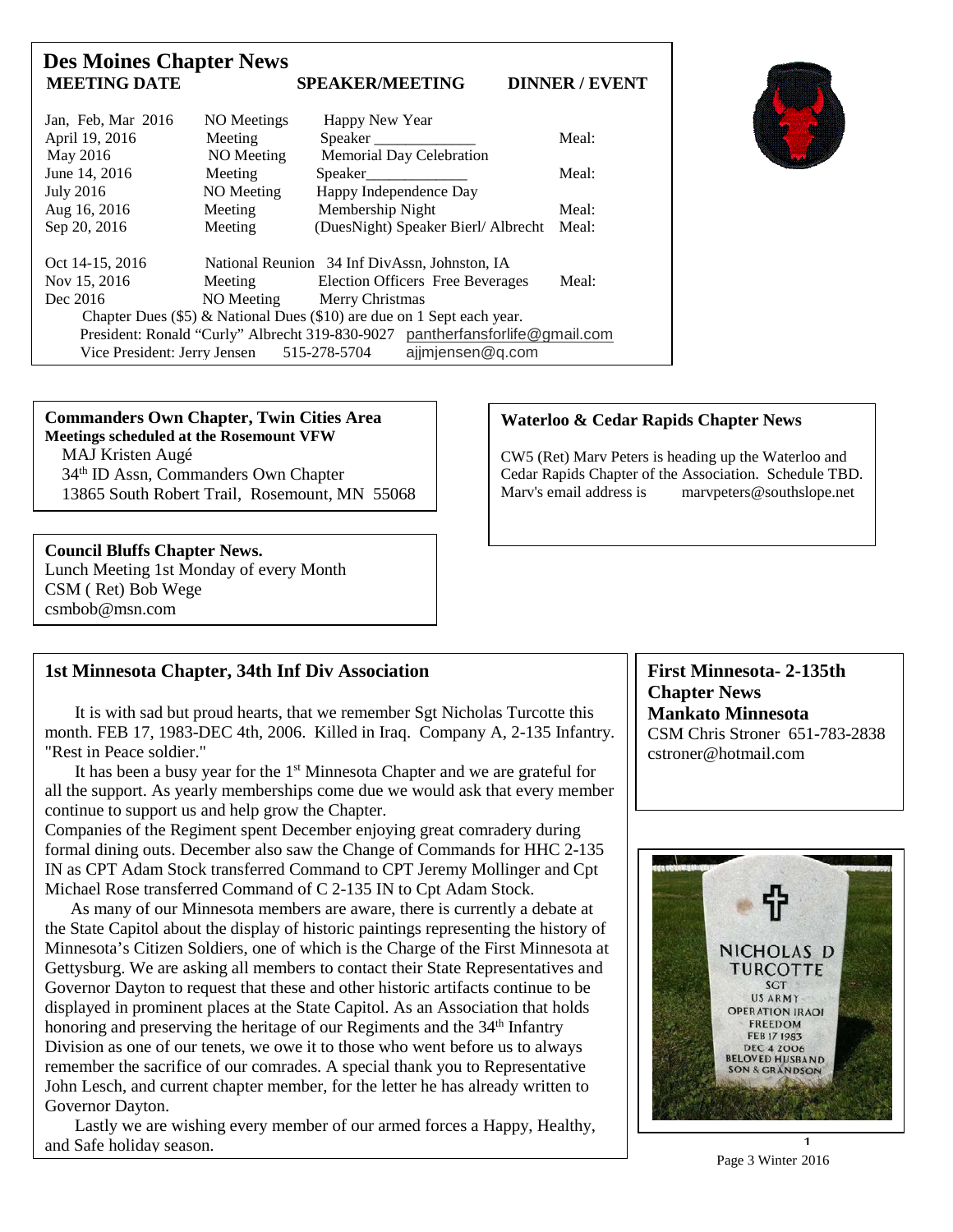# s **34th Infantry Division Assn. Officers**

| LTC Tim Sulzner             |
|-----------------------------|
| <b>MAJ Randall Stanford</b> |
| MAJ Jacob Helgestad         |
|                             |
| Hermann Poggensee           |
| <b>LTC Scott Keeley</b>     |
| <b>BG</b> Ben Corell        |
| <b>SSG Tanner Johnson</b>   |
| <b>SFC James Sherril</b>    |
| Dr. Chris White             |
| Daniel Ewer                 |
| Ken Andresen                |
|                             |
| Mark Zirkelbach             |
| <b>CSM Chris Stroner</b>    |
| 1Lt TrentWhitcomb           |
| CSM Willie Adams            |
| <b>Russell Bierl</b>        |
| Michael Musel               |
| MSG Ashlee Sherril          |
| Jim Berg                    |
| <b>MSG Daniel Ewer</b>      |
| Pat Skelly                  |
| 1LT Nathan Perry            |
|                             |

## **34th Infantry Division Association Internet and Facebook Sites**

 We ask that all members and friends of the 34th Infantry Division view our Web Site and Face Book pages for information updates.

 The 34th Infantry Division Association thanks Ashlee Sherrill, 34<sup>th</sup> Div HQ's and CW5 (Ret) Herman Poggensee for continued updates to the Face Book pages.

The URL for the  $34<sup>th</sup>$  Inf Div Assn. national page is: [www.facebook.com/34InfDivAssoc](http://www.facebook.com/34InfDivAssoc)

The URL for the Des Moines Chapter 34<sup>th</sup> ID page is: [www.facebook.com/34IDAssocDesMoinesChapter](http://www.facebook.com/34IDAssocDesMoinesChapter)

 The URL for the Minnesota Cmdr's Own Chapter is [www.facebook.com/commandersownredbullassociation](http://www.facebook.com/commandersownredbullassociation)

 We encourage all Red Bull Soldiers who have a Face book account to log on and share their stories with friends who share their common interests.

 MSG Daniel Ewer is Website Manager for the Association Web Site, 34IDA.org Please send us documents to post on this site. We will be asking for input in the proposed book to be written this coming year, The 34th Inf Div in the GWOT.

 The Web Site for the actual MTOE 34th Inf Div is: [www.MinnesotaNationalGuard.org/34id/](http://www.minnesotanationalguard.org/34id/)

 Pat Skelly, the Association Senior Historian and Archivist continues to make archival posts at the site: http://www.34infdiv.org

 Pat is well respected for his detailed work has done much to bring together WWII and War on Terror archive documents for veterans.



**Randy Brown "AKA" Charlie Sherpa" - Military Poems**



 Retired Red Bull soldier, Captain Randy Brown, has published a book of poems about some of the experiences he had while serving 20 years in the 34<sup>th</sup> ID, 2nd Infantry Brigade Combat Team. The book, "Welcome to FOB Haiku," is written in a Japanese style of poetry called Haiku.

 According to critic Tom Ricks, from the Best Defense Blog, "Brown has a good ear for military life, especially for what is significant and how it is conveyed, some- times in subtle ways." He writes about Basic Training, Army Chow, Road Marches and even his former officers, to include his Brigade Commander.

 After Randy retired from the Iowa National Guard, he deployed to Afghanistan as an embedded freelance writer with the 2/ IBCT.

 Another author, Mr. Eric Chandler stated about Randy, "Sherpa does a great job blending the world of combat with the civilian world back home. He's good at contrasting the foreign with the familiar.

 For an updated list and links to the various places one can purchase a print or e-book edition of "FOB Haiku," visit: [www.FOBHaiku.com.](http://www.fobhaiku.com/) Copies are available via Amazon and Barnes and Noble. Thank you Randy for the copy for the 34th ID Assn.

# **Purpose of the 34th Infantry**

**Division Association** (Short Version)

- Maintain association with our comrades with whom we served in the 34th Infantry Division.
- Maintain and honor the memory of those who died in action and remember all of us who pass later.
- Gather and maintain the History of the Organizations, Units and Soldiers of the 34<sup>th</sup> Infantry Division.
- Support our "Wounded Warriors" who have faithfully served our nation.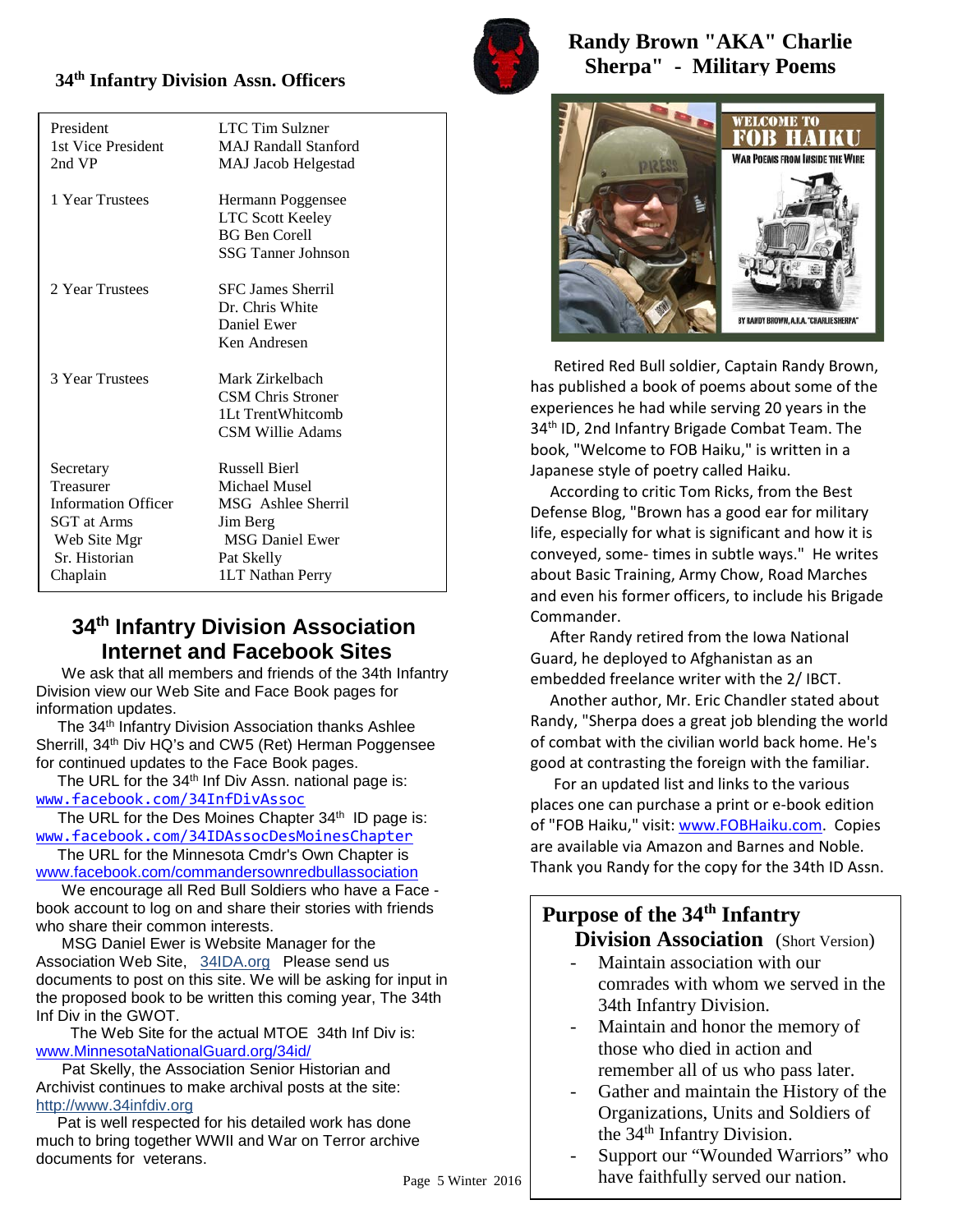**This article is a extract from the 22 December 1944, Yank Magazine**

**It gives the reader the thoughts of the infantry soldier while in combat, the day to day ideas of food and equipment, and the tremendous personal turnover of a Infantry Battalion in the 34th Infantry Division during the Italian campaign of World War II.**

**1-133rd Infantry "Iron-Man Battalion"** by Sgt Joe McCarthy,

 WITH THE FIFTH ARMY IN ITALY - Most of us were still waiting for our first notice from the draft board on the day that Pvt. Milburn H. Henke of Hutchinson, Minn., walked down the gangplank at Belfast, Ireland, wearing a new helmet, blouse, necktie, regulation full field pack, M1, gas mask, and canvas leggins, and posed on the dock, smiling, for pictures that later appeared in practically every newspaper in the U.S. The date was January 26, 1942. Henke was the center of so much attention because he was the first American combat infantry soldier in this war to set foot on European soil.

Henke is back in the States now, reclassified as limited service, with an excellent combat record in Tunisia where he served as communications sergeant in a rifle company and won the Silver Star. But his old outfit, the 1st Battalion of the 133d Infantry, in the veteran 34th "Red Bull" Division is still here, finishing its third year overseas and sweating out its third straight winter in the front lines.

 Only a few of the original GIs who landed with Henke in Belfast are left now - less than 60 out of the whole battalion. In Henke's old company, Baker Company, there are seven. They have more overseas time than any infantrymen in Europe today because the 1st Battalion arrived in Belfast a couple of weeks ahead of the other early infantry units in that first American Expeditionary Force. If they were shown now the pictures that were taken on the dock, they would have a hard time recognizing themselves. They have almost forgotten what blouses, neckties, gas masks, and canvas leggins look like. Few, if any, infantrymen in any theater of operations have seen more combat than they have been through in the last two years. The battalion fought the entire Tunisian campaign, including Hill 609, and it has been in the line in Italy since late September, 1943, with only one rest period that lasted more than a month.

 As a matter of fact, you can get some idea of the terrific physical and mental strain of the Italian campaign by comparing the amount of time this battalion has been able to rest in the past 15 months with the amount of time it has spent in the line during the same period.

 The battalion landed at Salerno two weeks after D-Day and took over a sector from the 45th Division on Sept. 27, 1943. Its men did not get a chance to relax from that day until the day after Thanksgiving when they were relieved by the French and brought back to Castelnuovo for two weeks rest. During those two months of combat, which included two bloody crossings of the Volturno and the taking of Ashcan Hill at Santa Maria de Oliveto, they had only one week, in October, out of the line. That week could hardly be called a week of rest because they spent it in an area where they were shelled by German artillery every day.

 They moved up front again on Dec. 11 and stayed there until Feb. 22 when they were pulled out of the Cassino sector and given 21 days off to prepare for a move to Anzio. During this long, uninterrupted stretch of fighting in bitterly cold winter weather, the battalion made five attempts to cross the Rapido River.

 The battalion landed at Anzio on March 25. It did not get another rest until June 8, a few days after it had advanced on Tarquinia, 18 miles ahead of the Fifth Army with no protection on its flanks, and completely wiped out a whole German bicycle battalion.

 "We made our first contact with them a little after midnight," Pfc. John F. Weidler of Wichita Falls, Tex., one of the battalion headquarters men, was saying recently. "By 4 o'clock the next afternoon it was all over. That next night every man in our battalion had his own bicycle."

 They were relieved 24 hours later by a battalion from a new American infantry division which had just arrived from the States.

 "I think it was the only time I ever saw a whole outfit with fixed bayonets," S/Sgt. Ned Levinson of the Bronx, N.Y. says. "There wasn't a German within miles of us. But these guys came up at night in trucks with everyone of them carrying his rifle at port arms with the bayonets fixed on every gun. And not a German within miles. Damndest sight I'd ever seen."

 A little more than two weeks later, on June 25, the battalion was back on the line at San Vincenzo. Then came the tough battles at Cecina and Mount Maggiore. At the end of July the battalion went on the first real vacation it had enjoyed in Italy - six weeks at a beach resort on the coast below Leghorn [Livorno].

 "It did us a lot of good," one of the officers says. "We came out of there pepped up and in the best of spirits. If it hadn't been for those six weeks on the beach last summer, I don't think we could have taken what we went through in September and October."

 On Sept. 10, the battalion moved north from Florence and plunged into the hardest fighting over the most difficult terrain they seen overseas. Slugging their way up the steep ridges of the Gothic Line, they found an enemy who was resisting as strongly as he did at Cassino and Anzio. They had six days out of the line at the end of the month. Then they went back for six more weeks. Early in November, when the advance had slowed to stop in the rain and mud before Bologna, the battalion hiked out of the mountains at night, climbed into trucks and drove to a rest camp west of Florence for 10 days of peace and quiet.

 When you figure it out, the battalion has had about 16 weeks of rest in the last 15 months.

 Adding this long stretch of Italian combat to the battalion's time at the Tunisian front, you get something like 350 days of line service. [The division's combat service at war's end, 2 May 45, was 516 days.] And 76 Bronze Stars, 64 Silver Stars, nine Legions of Merit, and 17 Distinguished Service Crosses. (When the Fifth Army announced on the first anniversary of Salerno that it had awarded 201 DSCs, the battalion had 16 of them.) The battalion also had one Congressional Medal of Honor, awarded posthumously to Pvt. Robert D. Booker of Callaway, Neb., who was killed April 9, 1943, at Fondouk when he was making a single-handed attack across 200 yards of open-ground on two enemy machine guns and a mortar position. "With his last remaining strength," the citation says, "he encouraged members of his own squad and directed their fire."

 The 34th Division was an Iowa-Minnesota-Dakotas National Guard outfit when it went into active duty at Camp Claiborne, La., in February,1941. Later that year, while the Army was still wearing dark-blue fatigues and old flattopped World War I helmets, the 34th was streamlined from a four-regiment square division to a three-regiment triangular one. The Dakota regiment, the 164th, was lopped off and sent first to the West Coast and then to the South Pacific where it later became famous at Guadalcanal and Bougainville as part of the Americal Division.

 That left the 34th almost exclusively a division of soldiers from Iowa and Minnesota. Two of the regiments, the 133d and 168th Infantries, were Iowa National Guard outfits. The other regiment, the 135th Infantry, was from Minnesota. Two of the divisional artillery battalions were from Minnesota, the other one was from Iowa.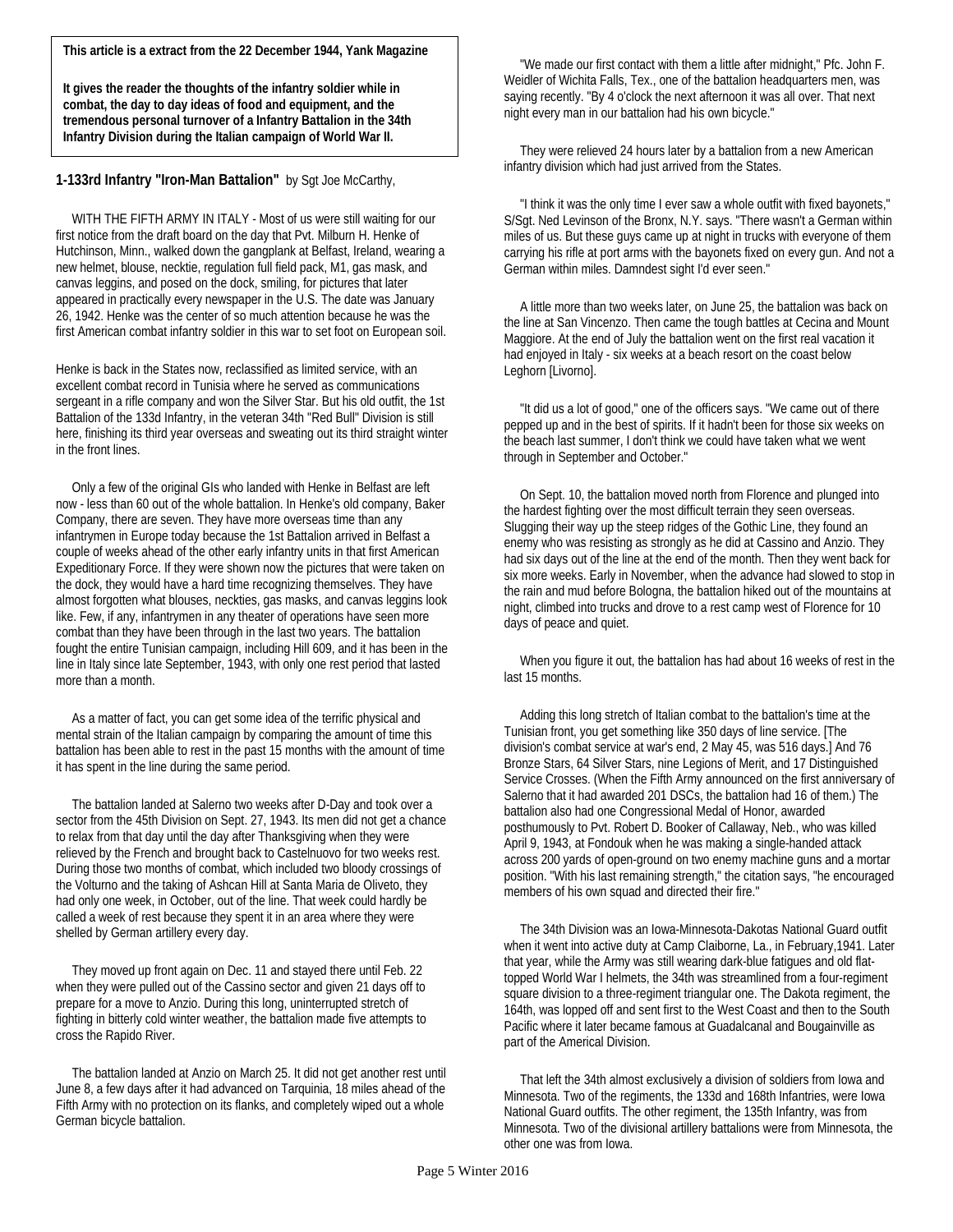#### Continued from Page 5

 In the 1st Battalion of the 133d, A Company was a National Guard unit from Dubuque and most of the boys in Baker and Dog Companies were from Waterloo. Charlie Company was organized by men from Cedar Rapids. After they moved away from home to start their training at Claiborne, the draftees arrived in the battalion area, it turned out that 75 percent of them were from Iowa.

 The battalion was still an Iowa outfit in Ireland, in North Africa and in Italy until it moved into the Cassino sector. Then it began to change. The familiar Iowa faces of the original National Guardsmen and the early draftees started to disappear. A lot of them were killed; others, with what the boys enviously called "million dollar wounds," didn't come back from the hospital. When the battalion embarked for Anzio, it was almost a new outfit. And later when it pushed north from Rome to the Gothic Line, most of the remaining old men went home to Iowa on rotation or "TD" Temporary Duty.

 The few GIs left now who have been with the battalion since the beginning are, for the most part, clerks, cooks, truck drivers and cannon company men - the soldiers in the Infantry who get the low priority on rotation because, compared to the riflemen and machine-gunners, they have a somewhat lower priority on death. Most of the cooks, truck drivers and cannon company men in this battalion, however, have Purple Hearts. When it gets rough, they work up forward as litter bearers and face as much danger as anybody else. But that doesn't show up on their service records.

And probably because rotation and TD are worked on an alphabetic basis, most of the Jan. 26 men in the battalion seem to have last names beginning with "S" and other low letters. There is, for instance, S/Sgt. Everall Schnobrich of Casey, Iowa, from the Dog Company mortar platoon; S/Sgt. Jerry Snoble of Hazleton, Iowa, supply sergeant of Charlie Company who served in a rifle platoon before he was wounded in Tunisia; S/Sgt. Stanley Setka of Raceville, Iowa, an anti-tank squad leader; and T-5 Raymond E. Snokenson of Gurney Center, Iowa, acting mess sergeant in Baker Company. There were 22 men from Gurney Center back at Claiborne. Snokenson is the only one left.

 And only two of the Waterloo men who formed almost two full companies of the original National guard battalion are still here. They are S/Sgt. Max Shepherd, whose father, Major Lloyd H. Shepherd used to be battalion commander, and Pvt. Ralph Loy, who has one more of those very important combat stars on his theater ribbon than anyone else in the battalion. Loy was transferred to the 3d Division after Tunisia, went through the Sicilian campaign and then managed to get back into his old Iowa battalion when it was leaving for Italy. "The adjutant fixed me up," he says. "He and I were old friends. He court-martialed me one time in Ireland."

 Although the battalion is now composed of soldiers from practically every state in the Union, the old Iowa men still have great pride in their outfit. They will argue for hours to prove that their battalion entered a certain town last July three hours ahead of one of the other 133d Infantry battalions. They are sore because the recent official account of the advance to Rome gives the [Canadian-American] 1st Special Service Force credit for taking Highway 7 and the railway line during the breakthrough from Anzio. "We passed through the Special Service Force there on the night of May 24 and attacked the next morning," they say. "Charlie Company did most of the job and cleaned it up in two hours."

 Just as they think their battalion is the best in the regiment, they also consider the 133d the best regiment in the division. They have a deep respect for the 3d and 45th Divisions, which shared their hardships in Italy before moving on to Southern France, but they don't feel that any division in the U.S. Army can quite measure up to the 34th. In a rest town recently, one of their officers noticed a GI, loaded with cognac, passing out on the street in front of his CP [Command Post]. He asked a couple of his men to pick the soldier up and put him under cover. When they started to lift him from the sidewalk, one of them noticed he was wearing the shoulder patch of another division. Without a moment's hesitation, they dropped him back on the

sidewalk and walked away brushing their hands gingerly. It took the officer quite a while to convince them that it was their duty to take care of the drunk, even though he wasn't a member of the 34th.

 The pride in their outfit, and the personal pride of each man, who knows the silent contempt that veteran GIs feel for those who turn in stragglers or awols without good reason, keeps the battalion going at times when the demands made upon them seem to be more than a human being can take. These demands are made often in the Italian campaign.

 "Sometimes, the men will gripe about going out on a tough patrol," one of the officers says. "They'll curse the war, curse the people back home, the government and the Army that sent them here and the higher command that is making them do this insane thing. But all the time they are cursing, they are putting on their equipment. Then, when they are loaded down with grenades and ammo and when they have given their BAR or Tommy Gun a last check, they'll stop cursing and turn on somebody and say, 'Well, what the hell are you waiting for? Let's go.'

 "Times like that when they're griping, it's not so bad. The worst times are when they don't say anything at all. The phone rings in the CP and the battalion tells you what to do. You know that it has been bad for the past three weeks and that every man has been through about as much as he can stand. But you have to call in the platoon leader and his sergeant and say to them, 'Look, we got to do this job tonight.' The platoon leader just nods. Maybe he says, 'O.K. Got a map?' But not much more. He listens and he says to his sergeant, 'Get soandso and soandso and tell them we are going out tonight.' That's all. They get ready to go and nobody says anything because they know if they start talking about it, they'll probably break down and start to cry. Jesus, it tears you all to pieces inside."

 When you talk with the men in the battalion about the war in Italy and ask them why it has been so slow and tough, they give you straight and simple answers that make more sense than most of the profound comments that military experts have written on the subject. For instance, they don't go back into the terrain of the Po Valley or the industrial centers of Milan or Turin to explain why the Germans are putting up stiff resistance on this front.

 "Listen," they say. "The Jerry has got all that stuff piled up here. He can't take it with him and he doesn't want to leave it for us. So he is staying here until he uses it up, just like any smart guy would do. You can tell that's the way he is thinking from the amount of artillery he's throwing at us. It's as bad as Anzio." They feel that GIs in the rear echelon and the people at home do not understand the number of Germans they are facing.

 "This may be a forgotten front and all that, but we had 10 battalions against our division last month. it may be forgotten by us, but it's not forgotten by the Germans. We captured a Jerry payroll a while back. It showed a decision with a strength of 10,300 men. That is a pretty good sized division these days in any Army," they will tell you.

 The terrain? "Miles on the map here don't mean anything. They may tell you to advance to a point three miles away. But by the time you get there, up and down ridges and around chasms, zigzagging up the sides of mountains, you will cover eight or nine miles. The squad on your right may be within talking distance. But there is a canyon dropping down between you and them. If you want to get to them, you have to walk a half mile to the rear and then a half mile forward again on their side of the canyon. I heard about a captain, a company commander in the 168th, not far from us. On pay day he covered 72 miles paying off the men in his platoons without going outside his own company area."

 Despite the ample German supplies and men and the difficult terrain on the Fifth Army front, the GIs in the battalion think that the Allies could have been more successful here if they had been able to attack the Gothic Line in more depth. "That's been our trouble ever since we've been in Italy," they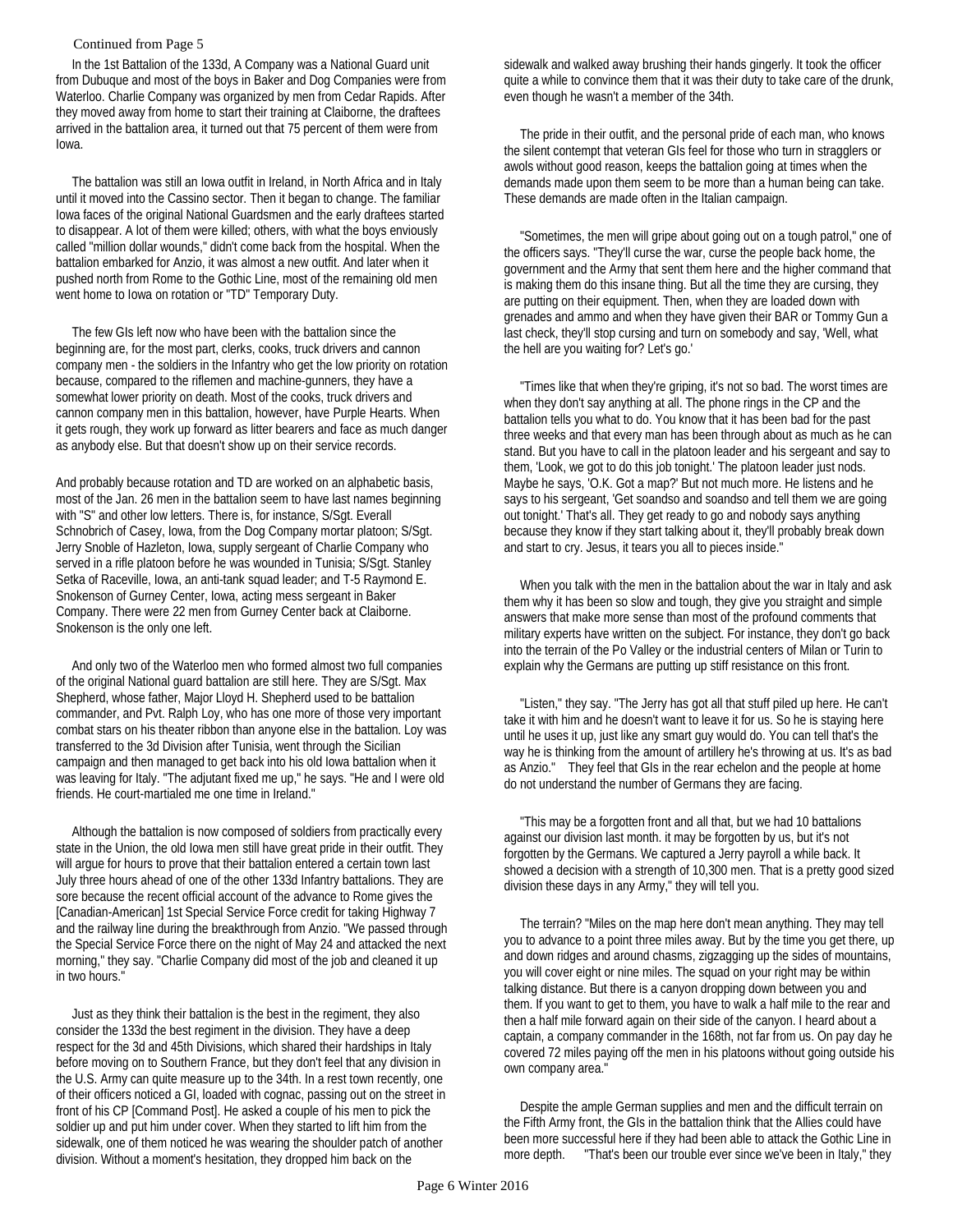#### Continued from Page 6

say. "When we take a position or make a breakthrough, we never seem to have enough fresh troops behind us to really make something out of the gain. We have to stop and there's nobody to follow us up and keep on pushing."

 They don't blame the command for this lack of depth. "If the command hasn't got enough troops to give us strong supporting forces, it isn't their fault," they say. The older men in the battalion and the veteran officers, like Capt. Richard Wilkinson of Toano, Va., who missed only 15 days of Charlie Company's combat until he was transferred recently to battalion headquarters, have seen a lot of changes in the Army's methods during the two years they have been in action. Most of the changes, they feel, have been for the better.

 "Take the handling of replacements," Capt. Wilkinson says. "We used to get our replacements sent to us when we were on the line. Sometimes they'd come up at night, a couple of hours before we were due to make a combat patrol. Their platoon sergeant wouldn't even have a chance to talk to them before they went out. He wouldn't even know their names or what they looked like. "Now it's being done more sensibly. We take them when we're out of the line or in a quiet sector where we can have a chance to find out exactly what kind of weapons and training they've had and where they can get acquainted with the old men before they go under fire. That helps."

"These replacements we're getting now are younger and better trained that the ones we got last year," Shepherd says. "But now and then we get truck drivers or ack-ack men, who've never had infantry training. They're useless."

 All the men in the battalion say they're eating much better food now than they had earlier in the Italian campaign or in Tunisia. "The 10-in-one rations are damned good," Snokesen says. "We're getting fresh meat and bread more often. Back in Tunisia we used to go without bread for weeks. The boys had it so seldom they used to eat it for dessert, like cake, when the did get it. Somebody ought to tell somebody to give us more coffee and lay off the bullion and lemon drink powder and cocoa. And speaking of coffee, the Coleman stove is one of the great inventions of the war."

 "You ain't kidding." Shepherd said, using another word in place of kidding. "The Coleman stove, the jeep and the Bailey Bridge are winning the war. The guys who have Coleman stoves would rather go up forward without a helmet than leave them behind. We carry them in German gas mask carrier. And they don't make much light, either, once you get them started. That hot cup of coffee and hot can of K-ration ham and eggs in the morning makes all the difference."

 When you mention clothing, the GIs in the battalion think first of shoes and socks, the most important items in the infantry's wardrobe. They don't know why the Army didn't give them combat boots, instead of service shoes and leggins, back in 1941. They don't have a high opinion of the combat shoe with the rough side of the leather on the outside. It doesn't shed water as well as the smooth finished boot and it takes longer to dry. They are not satisfied with the shoepac, the new type of winter boot with a rubber foot and waterproof black leather top.

 "It's a step in the right direction," Weidler says. "It's an attempt to keep our feet dry and that's the only way to beat trenchfoot. But the shoepac gives the foot no support. If you walk a long distance in them, they kill you."

 Everybody likes the GI woolen socks. The men usually carry two pairs of them. When the socks on their feet get wet, they take them off, put on dry ones and pin the damp socks inside their shirts. Their body heat dries the wool in a short time.

 Everybody also likes the GI woolen sweater, but they prefer last winter's combat jacket with the zipper front and high woolen collar and cuffs to the new green hip length jacket. "The new jacket is not bad," one GI says, "but it acts like a shelter half in the rain. If you rub against one spot from the inside too much, the water comes through."

 Nobody wants any part of the new sleeping bag with the zipper that pulls up from the feet to the chin. "It may be fine for the Air Force," one of the BAR men says, "but I wouldn't get into one of those things in the line if you paid me. Suppose a Kraut found me with my arms and legs all zippered up, like I was in a strait-jacket? No, brother. I'll take an old ordinary GI blanket that I can get out of in a hurry."

 The battalion has not noticed much change for the better or for the worse in their weapons or ammunition in the two years that they have been in combat. Some of the men would like lighter weapons with more fire power; others would prefer more heavy weapons, like the BAR. They still envy the German smokeless powder as they did in Tunisia. They like the German light machine gun better than ours and they think that the German machine pistol is a better weapon than our Tommy Gun.

 They won't always admit it to you but you can tell from talking to them that the men in the battalion have a deep satisfaction from the knowledge that their job is the toughest one in the Army. They know that, if they come through the war safely, their own part in it will be something they will be able to look back on with pride for the rest of their lives. They know that it will be a good feeling to be able to say at a gathering of veterans years from now, "I was with the 34th Division in Tunisia and Italy. First battalion of the One-Three-Three."

 But that is something connected with the remote future. Right now they are tired and their attitude toward the fate that put them here in the Infantry in the snow of the Apennine Mountains instead of some softer branch of the service is one of resignation. They are accepting it, trying to make the best of it and trying to tell themselves it could have been worse. One of the men in the battalion, describing recently the ordeal he had been through at Cecina, ended up by saying, "I think we were the first ones to get into the town itself. Anyway, we were pulled out of there for a couple of days on July 3. On the Fourth of July we had a hot holiday meal."

 Then he thought for a moment and added, "You know, that's one thing about this outfit. We've had it tough all along but, somehow or other, we've always managed to hit some place on holidays where we can have a hot meal. Christmas of 1942 we were on the boat in Liverpool harbor, waiting to push off for North Africa. On the Fourth of July, 1943, we were back in a rest area after the Tunisian campaign. Thanksgiving Day in 1943 we had just finished the fighting at Ashcan Hill but we had a turkey dinner, right there on the side of the hill. It was raining and the Germans were shelling us but we didn't give a damn - we had the turkey. That Christmas we had another hot meal because we were in division reserve, just before we went to Venafro. Then on the Fourth of July, like I just said, we had a hot meal at Cecina. This last Thanksgiving we were lucky again. The week before they had brought us back to a rest town for 10 days. So we were still there for the turkey."

 He smiled and shook his head. "Maybe you better not print that," he said. "Somebody at division headquarters may read it and say, 'Those guys have had it too good. We'll see that they spend their next five Thanksgivings and Christmases on the line eating K-rations.'"

 The battalion reminds you of the Bill Mauldin cartoon of the infantryman looking sadly at the rifle on his lap and saying to it, "I've given you the best years of my life."

*Source: "Iron-Man Battalion". Sgt Joe McCarthy, Yank Staff Correspondent. Yank Magazine, European Edition, Vol. 1, No. 38, Dec. 22, 1944. pp 2-5.*